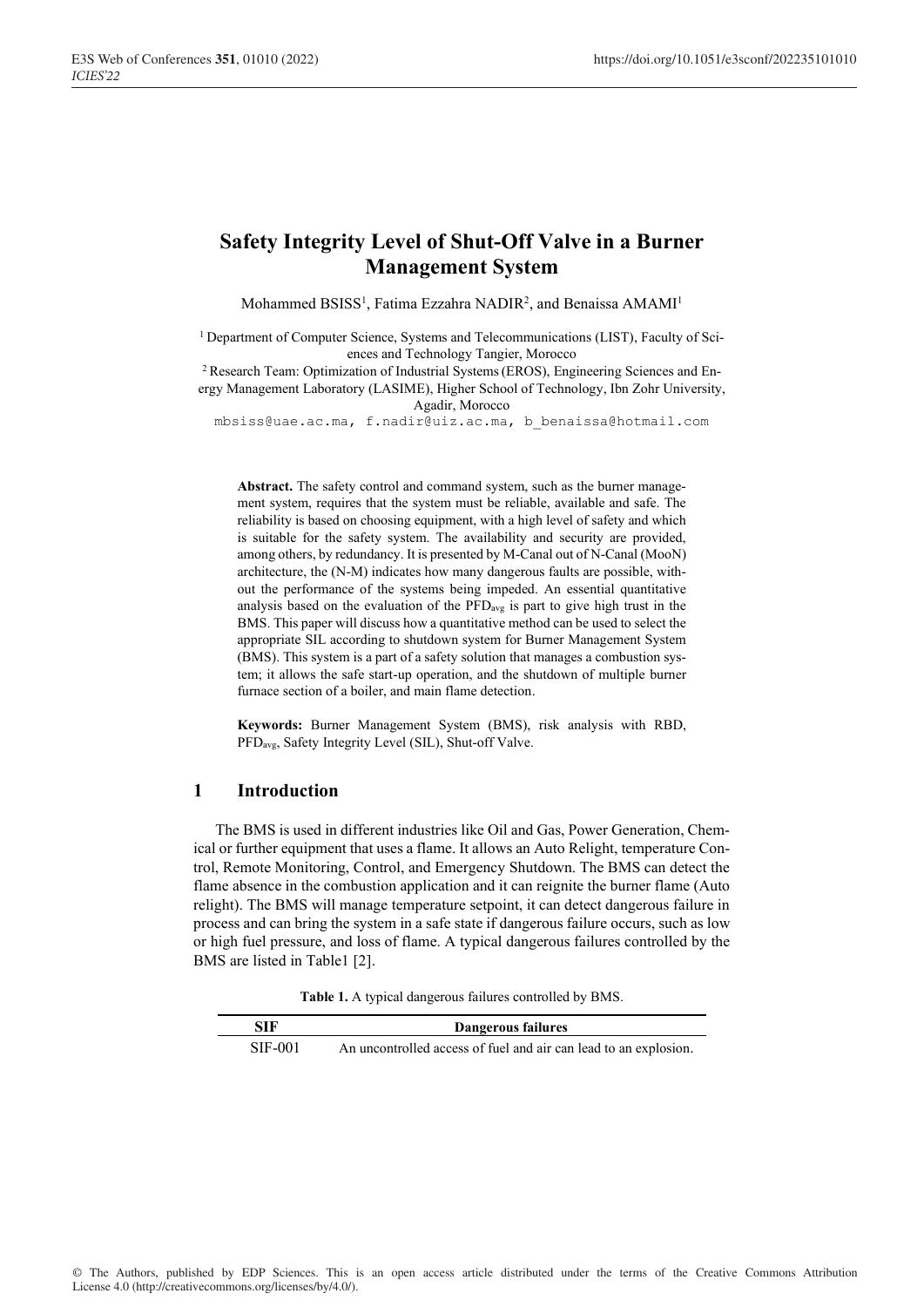| <b>SIF-002</b> | An uncontrolled access of fuel and air by loss of ignition can         |
|----------------|------------------------------------------------------------------------|
|                | cause an explosion.                                                    |
| <b>SIF-003</b> | An uncontrolled access of fuel and air by fuel interruption may result |
|                | explosion.                                                             |
|                | Improper maintenance in subsystems which can cause the flame           |
| $SIF-004$      | to be extinguished in the presence of unburned fuels can lead to a     |
|                | possible explosion.                                                    |
|                |                                                                        |

In order to evaluate the SIS associated to the BMS, we propose a comparison between the calculation of PFDavg using Reliability Bloc Diagram, this calculation is based on IEC61508 standard with simplified equations, and the evaluation giving by exSILentia.

# **2 Presentation of the BMS with 1oo2 architecture**

The BMS with 1oo2 architecture presented in Figure 1, with a description of a simplistic Piping and Instrumentation Diagram for the Burner Management System, which should be evaluated. The shutdown valve subsystem can be considered as, 1oo2 arrangement of two shut off valves SSOV01X1 and SSOV01X2. The safety function is performed by stopping the flow of gas, if the pressure in boiler is too high and prevent or mitigate the hazardous event.



**Fig. 1.** The simplified Burner Management System.

The safety devices provided by harmonized EN 746-2 standard required for subsystem Fuel-Gas, flame and process, are [3]:

- Isolation manual valve, filter, fuel-gas measurement
- Double block and bleed valves
- Temperature measurement at the process outlet
- Flow measurement at the process inlet, Self-checking flame detector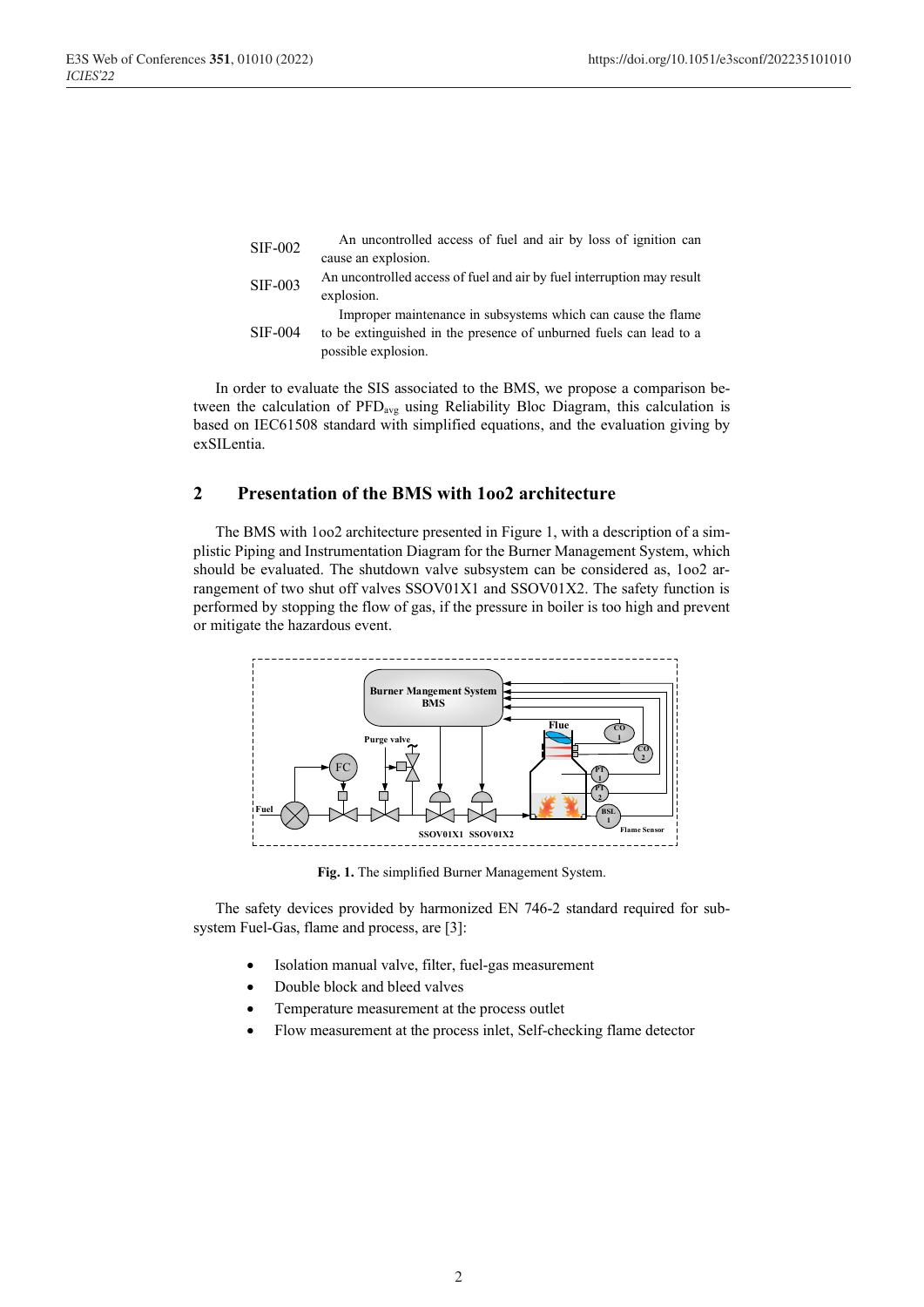The safety function is performed by the 1oo2 series configuration of shut off valve in the main fuel, to ensure that the both valves close in case of dangerous failures be occurs. The 1oo2 arrangement architecture uses two channels, which is adopted for the sensor, the IS barrier, and the PLC control circuit in parallel, driving two valves connected in series. The shut off valve can fail dangerously for detected  $\lambda_{DD}$  or undetected failures  $\lambda_{\text{DU}}$ . Figure 2 presents the 1002 architecture adopted for the pressure sensors, the IS barrier, the logic solvers and the final elements.



**Fig. 2.** The 1oo2 system architecture in BMS application.

# **3 BMS Reliability**

The PFDavg value of the BMS system expresses the safety performance of safety instrumented function (SIS). It's frequently used to reduce process hazards in many risk applications. For each potentially dangerous process, the BMS system is designed, to detect the dangerous situation and automatically takes action to prevent or mitigate the hazardous event defined in Table 1. The IEC 61511 standard requires an allocation process to define the required SIF and evaluate the associated Safety Integrated Level for each SIF. In case of the low demand operating system such as the BMS, the PFD<sub>avg</sub> values are defined, in IEC 61508, for each of the four Safety Integrity Level (SIL).

The calculation of the PFDavg is based on the simplified equations defined in [5]. The low demand mode for shut off valve subsystem is considered, because of its low frequency of demands. This probability must be calculated based on different parameters:

- The failure rates  $\lambda$  of each subsystem in the BMS, the diagnostic coverage DC.
- Redundancy of devices (MooN architecture).
- Proof Test Interval T<sub>i</sub>, Proof Test Effectiveness (efficiency).
- Mean Time to repair & Mission Time.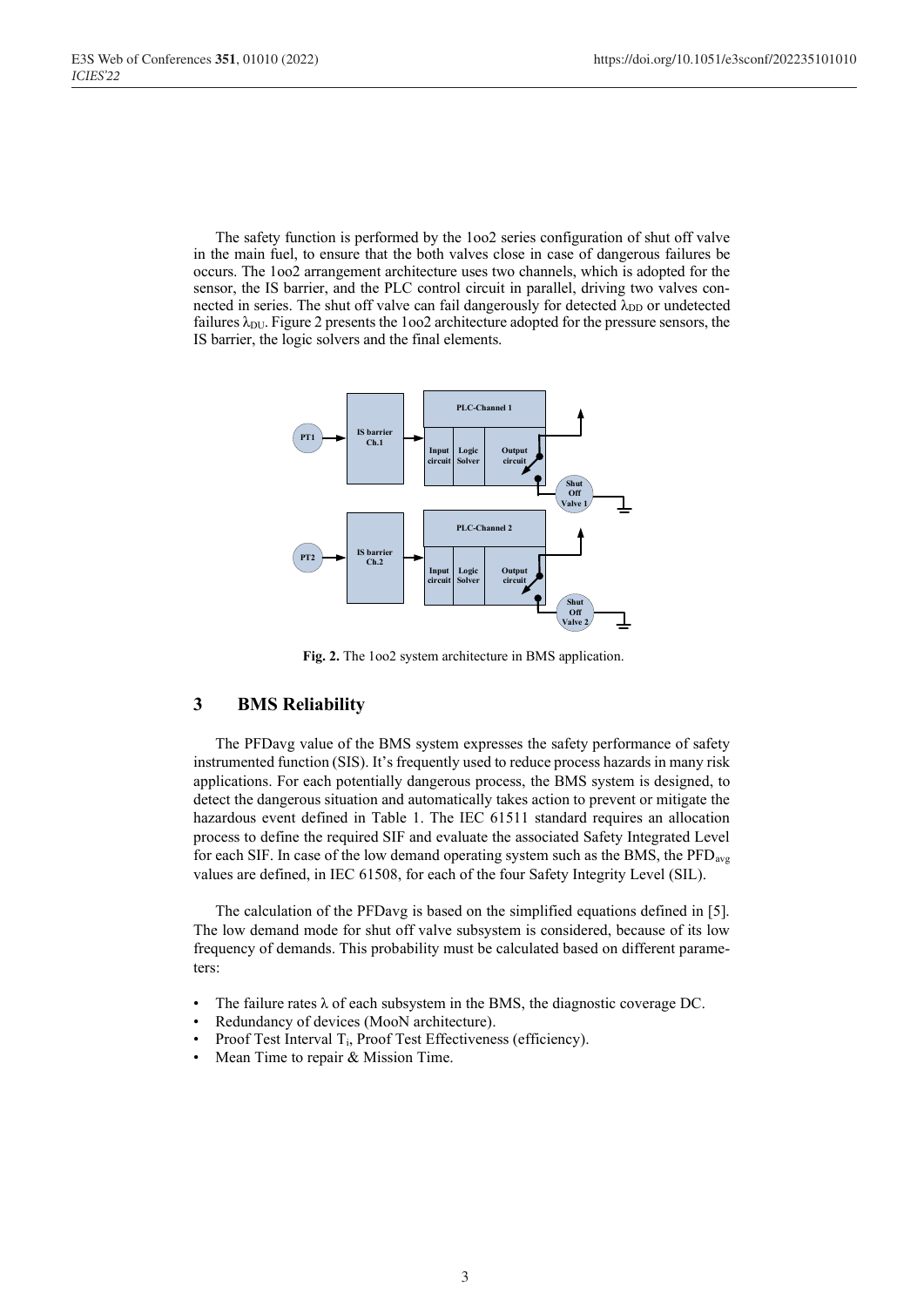• Operational and Maintenance capability.

In order to simplify the PFDavg calculation of each component of the BMS, we only take the undetected dangerous failure  $\lambda_{\text{DU}}$ , and the proof test interval  $T_i$ , giving in Table 3 The  $PFD_{avg}$  for the system is the sum of the  $PFD_{avg}$  of each component:

*PFDavg(Loop)=PFDavg(Sensor)+PFDavg(Logic)+PFDavg(Actuator)* (1)

# **4 Simplified equations for PFDavg calculation**

The calculation of the  $\text{PFD}_{\text{avg}}$  depends on the architecture adopted to each subsystem. We use the simplified equations defined in [5], to calculate the  $\text{PFD}_{\text{avg}}$ . The following equations do not take account of common cause failure β and diagnostic coverage DC.

|                  | <b>Architecture of the SIS</b> |                        |                   |                       |  |  |
|------------------|--------------------------------|------------------------|-------------------|-----------------------|--|--|
|                  | $1$ out of $1$                 | $1$ out of $2$         | 2 out of $2$      | $2$ out of 3          |  |  |
| $\rm{PFD_{avg}}$ | $T_i \lambda_{DU}$             | $(T_i \lambda_{DU})^2$ | $\lambda_{DU}T_i$ | $(\lambda_{DU}T_i)^2$ |  |  |

**Table 2.** Simplified equation for PFDavg calculation

## **5 Reliability Block Diagram of BMS**

The IEC 61508 standard requires a qualitatively risk analysis method of each part of equipment, or subsystem of these, used for risk reduction purposed of safety-related systems. Among these methods, we chose the Reliability Block Diagram, which defines the logical interactions of dangerous failures of functional blocks. Each component of the SHUT OFF VALVE system, is a functional block connected by a series configuration for SHUT OFF VALVE and a parallel configuration for sensors and PLC. The figure 3 presents the RBD adopted to the shut off valve subsystem, with a 1 out of 2 architecture. This means that the safety function can still be executed by one channel in case the other channel fails. The chosen architecture therefore tolerates a single dangerous failure.



**Fig. 3.** Reliability Bloc Diagram associated to BMS Shut Off Valve with 1oo2 structure.

The unreliability data for the shut off valve subsystem components is given in table 3, for one year T-proof test interval [5], and for 1oo1 architecture.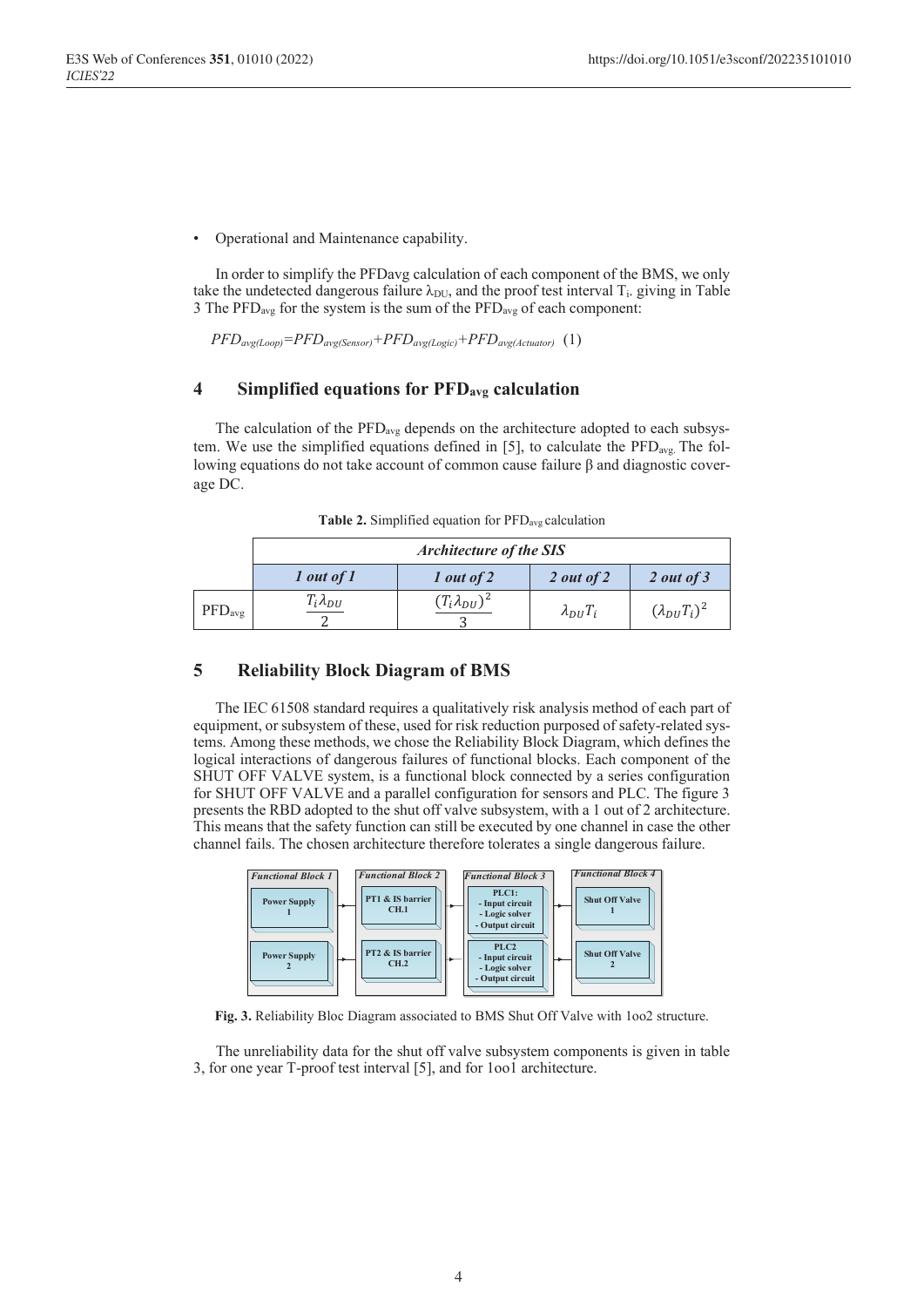#### **5.1 Sensors**

The sensor chain is composed of IS barrier and pressure transmitters (PT1, PT2), which are located in the combustion room on the fuel gas skid. Each sensor is connected independently to redundant analogue input cards of PLC. In the SIS, the 1oo2 configuration is applied for the channel comprising IS barrier, transmitter, and analogue input. The figure 4 represents the RBD according to the sensor subsystem.



**Fig. 4.** Reliability Bloc Diagram associated to the sensor.

The sensor chain has the following failure rate:

$$
\lambda_{DU} = \lambda_{DU_{PT}} + \lambda_{DUIB}
$$
  
= 8 \times 10^{-4} + 19 \times 10^{-4} \approx 2,7 \times 10^{-3}  
PFD\_{avg} (1oo2) = \frac{1}{3} (2,7 \times 10^{-3})^2  
= 2,43 \times 10^{-6} per year

#### **5.2 Logic Solver**

The logic solver has a voting architecture of 1oo2, to improve safety. The logical part is built around the PLC with remote inputs/outputs, CPU cards, and communication module. The Logic solver subsystem's RDB, can be represented into three blocks in figure 5.



**Fig. 5.** Reliability Bloc Diagram associated to the logic solver.

$$
PFD_{avg} = \lambda_{DU} = 10^{-5} \, per \, year
$$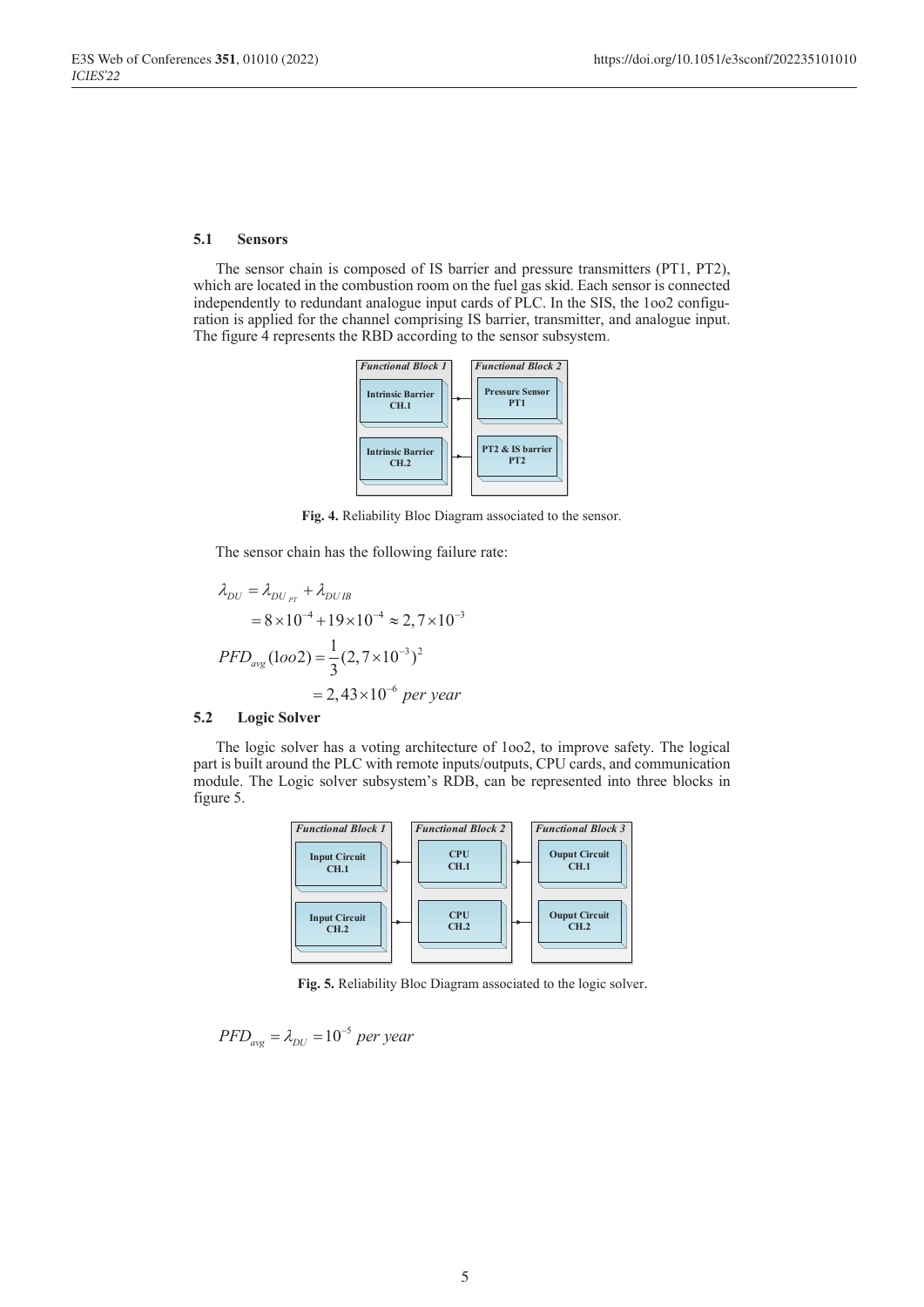### **5.3 Actuator**

The pre-actuator and actuator part, presented by de shut off valve, can be represented in the RBD as a 1oo1 structure, because the Valve is not SIL rated [5].

The actuator chain has the following failure rate:

 $\lambda_{DU} = \lambda_{DU \, value} = 0,02183$  per year *PFD<sub>avg</sub>* = 0,010915 per year

# **6 Safety Integrity Level**

To accord a Safety Integrity Level (SIL) to a Safety Instrumented Function, we need to take account about [5]:

Systematic Capability; architecture constraints, requirement of the need for minimum redundancy; and a PFDavg calculation

Typical documents (not including software) to consider are:

• Design requirements specification; architecture description, detail design (schematics, drawings, BoMs, design descriptions, design reviews), techniques & measures plan, Verification & Validation (V&V) plan / results, Safety plan, manufacturing documentation and monitoring field failure performance

For SIF design verification, we will use the exSILentia tool [6]. The figure 6 presents the risk graph in exSILentia, a Target of **SIL3,** for the SIF will result.

The following parameters are giving at exSILentia, from the simplified equations.

- Mission Time  $= 5$  years, work Time 24 yours, MTTR  $= 24$  hours
- Proof Test Interval is equal to one year for the pressure transmitter, and five years for the valve and the logic solver
- A diagnostic coverage DC=100%, for sensor and logic solver, and for the actuator shut off valve, DC= 50%

This result gives a  $\text{PFD}_{\text{avg}}$  of 9, 86E-01 per year, with No SIL. The subsystem  $\text{PFD}_{\text{avg}}$ contribution for the sensor is 8,46E-01, for the Logic Solver is 2,63E-06 and for the Shut of Valve is 9,06E-01.

It can be deduced that the chosen element for SIF satisfied only availability but not the security of the system. Another sensor and actuator with certified SIL will be chosen.

- Endress+Hause Cebar S PMP71 digital pressure transmitter with welded metal sensor up to SIL2 according to IEC 61508
- Perpperl+Fuchs KCD2-SCD-(Ex) 1 smart current Driver and valve positioned up to SIL2 according to IEC 61508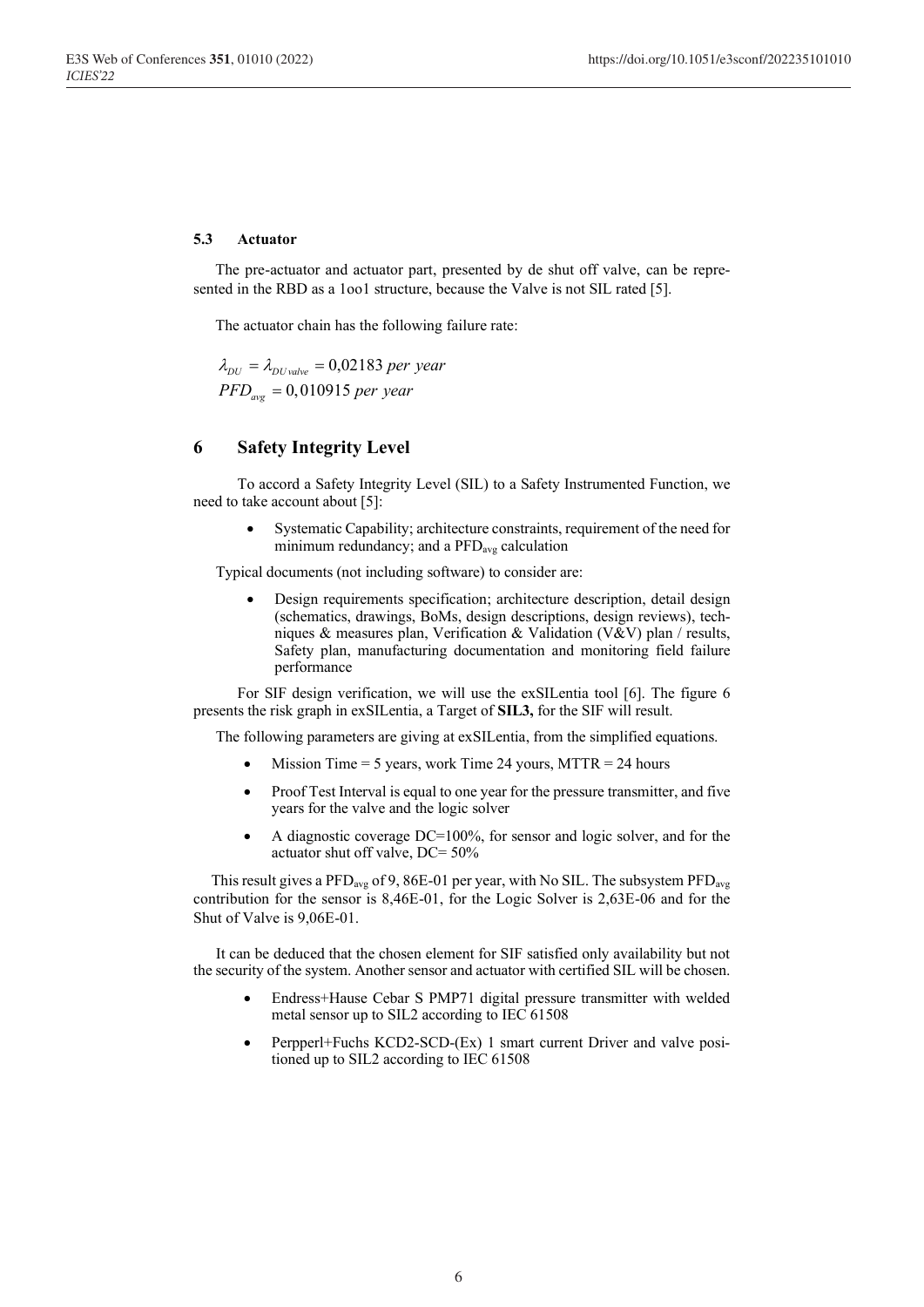- Mission Time  $= 5$  years, Work Time 24 yours, MTTR  $= 24$  hours
- Proof Test Interval for sensor and final element PTI= 1; Proof Test Interval for logic solver PTI= 5 years
- A diagnostic coverage for sensor and logic solver DC= 100%.

This result gives a PFDavg of 1,63E-04 per year, which corresponds to a SIL3. The selection of safe sensor and actuator certified SIL, has improved the system safety integrity level. The subsystem PFDavg contribution for the sensor is 1,15E-05 per year, for the Logic Solver is 2,63E-06 per year, and for the Shut of Valve is 1,49E-04 per year.

| A Navigation<br>Sensor pressure PT1<br>Sensor pressure PT2 |                                         | 1002<br>1002                                       | 1002                                          | o<br>ğ       | 1002         | 1001<br>1001   | Valve positioner KCD2-01<br>Valve positioner KCD2-02 |  |
|------------------------------------------------------------|-----------------------------------------|----------------------------------------------------|-----------------------------------------------|--------------|--------------|----------------|------------------------------------------------------|--|
|                                                            | A Safety Instrumented Function Results  |                                                    |                                               |              |              |                |                                                      |  |
| PFDavg Contribution<br>Achieved Safety Integrity Level     |                                         |                                                    |                                               |              |              | 2              |                                                      |  |
|                                                            |                                         |                                                    | Safety Integrity Level (PFDavg)               |              |              |                | 3                                                    |  |
|                                                            |                                         | Safety Integrity Level (Architectural Constraints) |                                               |              |              | 3              |                                                      |  |
|                                                            | Sensors                                 | Safety Integrity Level (Systematic Capability)     |                                               |              |              | $\overline{c}$ |                                                      |  |
|                                                            | Logic Solver<br><b>B</b> Final Elements | Average Probability of Failure on Demand (PFDavg)  |                                               |              |              | 1.63E-04       |                                                      |  |
|                                                            |                                         | Risk Reduction Factor (RRF)                        |                                               |              |              | 6131           |                                                      |  |
|                                                            |                                         |                                                    | Mean Time to Failure Spurious (MTTFS) [years] |              |              |                |                                                      |  |
|                                                            |                                         |                                                    |                                               | <b>MTTFS</b> | SIL          | SIL Limits     |                                                      |  |
|                                                            |                                         | PFDavg                                             | [years]                                       | PFDavg       | Arch, Const. | Sys. Cap.      |                                                      |  |
|                                                            |                                         | Sensor Part                                        | 1.15E-05                                      |              |              | 3              | 2                                                    |  |
|                                                            |                                         | Logic Solver Part                                  | 2.63E-06                                      |              | 3            | 3              | 3                                                    |  |
|                                                            |                                         |                                                    |                                               |              |              |                |                                                      |  |
|                                                            |                                         | Final Element Part                                 | 1.49E-04                                      |              |              | $\overline{3}$ | $\overline{2}$                                       |  |

**Fig. 6.** The exSILentia results for Burner Management Systems.

| Component                                     | <b>MTBF</b><br>(yr) | $\lambda_{\rm DU}$<br>/yr | $\bf{PFD}_{\rm{ave}}$<br>1001 | % of total<br>$\mathbf{PFD}_{\text{avg}}$ | $RRF=$<br>$1/$ PFD <sub>avg</sub> | <b>SFF</b> | <b>SIL</b><br>Level |
|-----------------------------------------------|---------------------|---------------------------|-------------------------------|-------------------------------------------|-----------------------------------|------------|---------------------|
| <b>Pressure</b><br><b>Transmitter</b><br>(PT) | 102                 | 0.00080                   | 0.0004                        | 3,40%                                     | 2500                              | 91,8%      | SIL <sub>2</sub>    |
| <b>Barrier D1014D</b>                         | 314                 | 0.0019                    | 0,000095                      | 0.81%                                     | 10526                             | 94%        | $\rm SII.3$         |
| PLC                                           | 685                 | 0,00001                   | 0,000005                      | 0.04%                                     | 200000                            | 99,3%      | SL <sub>3</sub>     |
| <b>Valve</b>                                  | 12                  | 0,02183                   | 0.010915                      | 92,87%                                    | 92                                | 73,8%      | SIL1                |
| <b>Power Supply</b>                           | 167                 | 0.0007                    | 0,000350                      | 2,97%                                     | 2857                              | 88,3%      | SL <sub>3</sub>     |
| <b>Total</b><br>(SIF)                         | 10                  | 0,02353                   | 0,011765                      | 100%                                      | 85                                | ٠          | SIL1                |

**Table 3.** SIL values of each subsystem of the BMS.